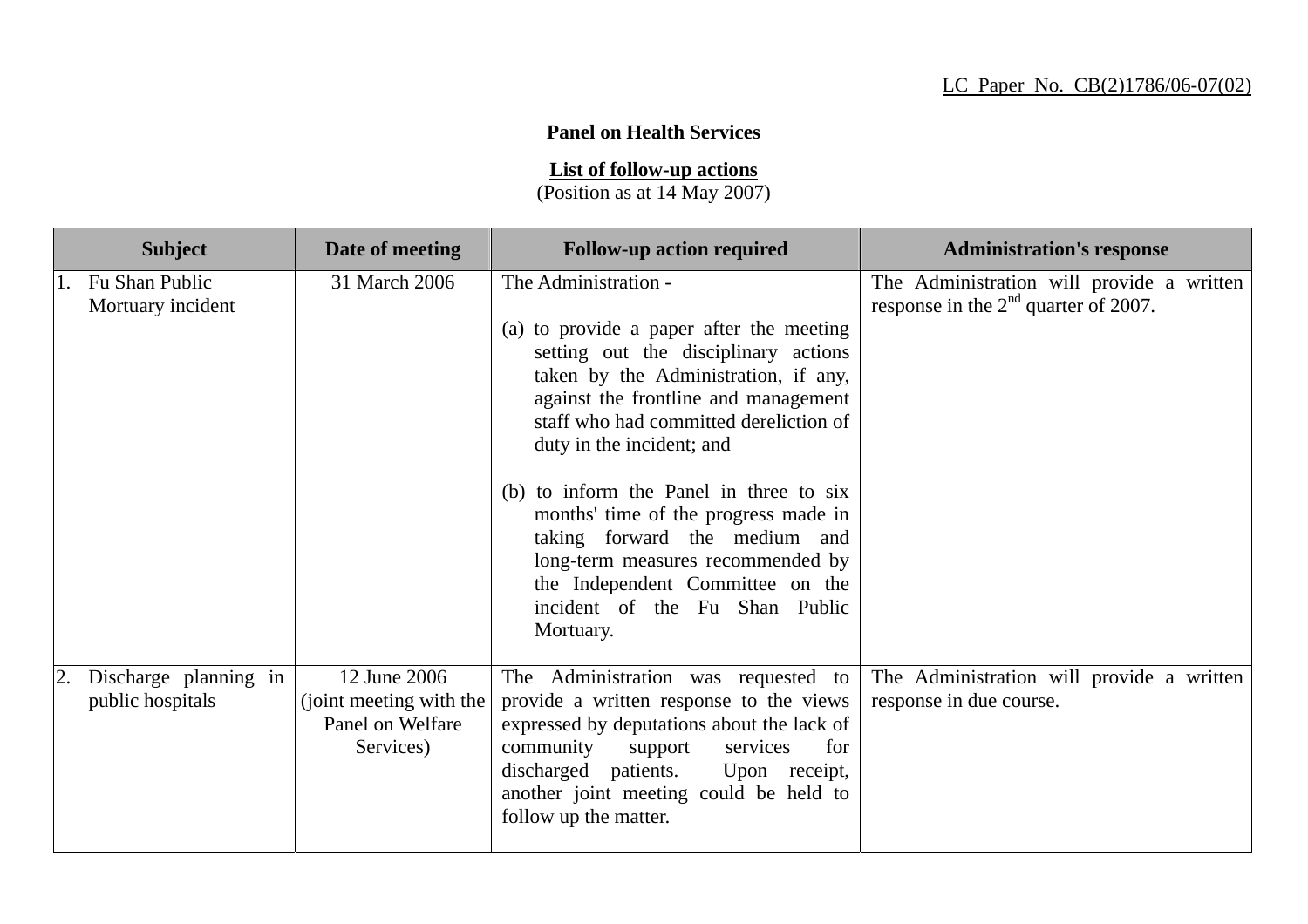| <b>Subject</b>                                                          | Date of meeting  | <b>Follow-up action required</b>                                                                                                                                                                                                                                                                                                                                                                                                                                                                                                                                                                                                                                                                                                                                                                                                                                                                                                                                                                                                                                                                                                                                                             | <b>Administration's response</b>                                                                                                                                                                                                                                                                                                                                        |
|-------------------------------------------------------------------------|------------------|----------------------------------------------------------------------------------------------------------------------------------------------------------------------------------------------------------------------------------------------------------------------------------------------------------------------------------------------------------------------------------------------------------------------------------------------------------------------------------------------------------------------------------------------------------------------------------------------------------------------------------------------------------------------------------------------------------------------------------------------------------------------------------------------------------------------------------------------------------------------------------------------------------------------------------------------------------------------------------------------------------------------------------------------------------------------------------------------------------------------------------------------------------------------------------------------|-------------------------------------------------------------------------------------------------------------------------------------------------------------------------------------------------------------------------------------------------------------------------------------------------------------------------------------------------------------------------|
| <b>Registration of Chinese</b><br>3.<br>medicine practitioners<br>(CMP) | 13 November 2006 | The Administration was requested to -<br>(a) provide a written response in three<br>weeks' time to the issues raised by<br>members in relation to the allegation<br>made by a group of students of a<br>part-time degree course in Chinese<br>medicine offered by the Open<br>University of Hong<br>Kong in<br>collaboration<br>with<br>the<br>Xiamen<br>University, including, inter alia, the<br>following: whether the Chinese<br>Medicine Council of Hong Kong<br>(CMC) had indeed informed all local<br>universities in 2000 that part-time<br>undergraduate<br>degree<br>course<br>in<br>Chinese<br>medicine<br>would<br>be<br>recognised by the Practitioners Board,<br>the reason why the Practitioners Board<br>changed its policy in 2002 that only<br>five-year<br>full-time<br>on<br>campus<br>undergraduate degree course<br>in<br>Chinese<br>medicine<br>would<br>be<br>recognised, as well as the reason for<br>adopting<br>$\mathbf{a}$<br>grandfathering<br>not<br>approach on students affected;<br>(b) provide information on the number of<br>listed CMPs who were in the same<br>predicament as the students mentioned<br>in paragraph (a) above as far as<br>possible; | The Administration's response for (a) was<br>issued<br>vide<br>LC<br>Paper<br>No.<br>CB(2)576/06-07(01) on 6 December 2006.<br>The Administration's response for (b) and (c)<br>vide<br>LC<br>issued<br>Paper<br>No.<br>was<br>CB(2)1253/06-07(01) on 7 March 2007.<br>The Administration will report back on (d) at<br>the Panel meeting to be held on 14 May<br>2007. |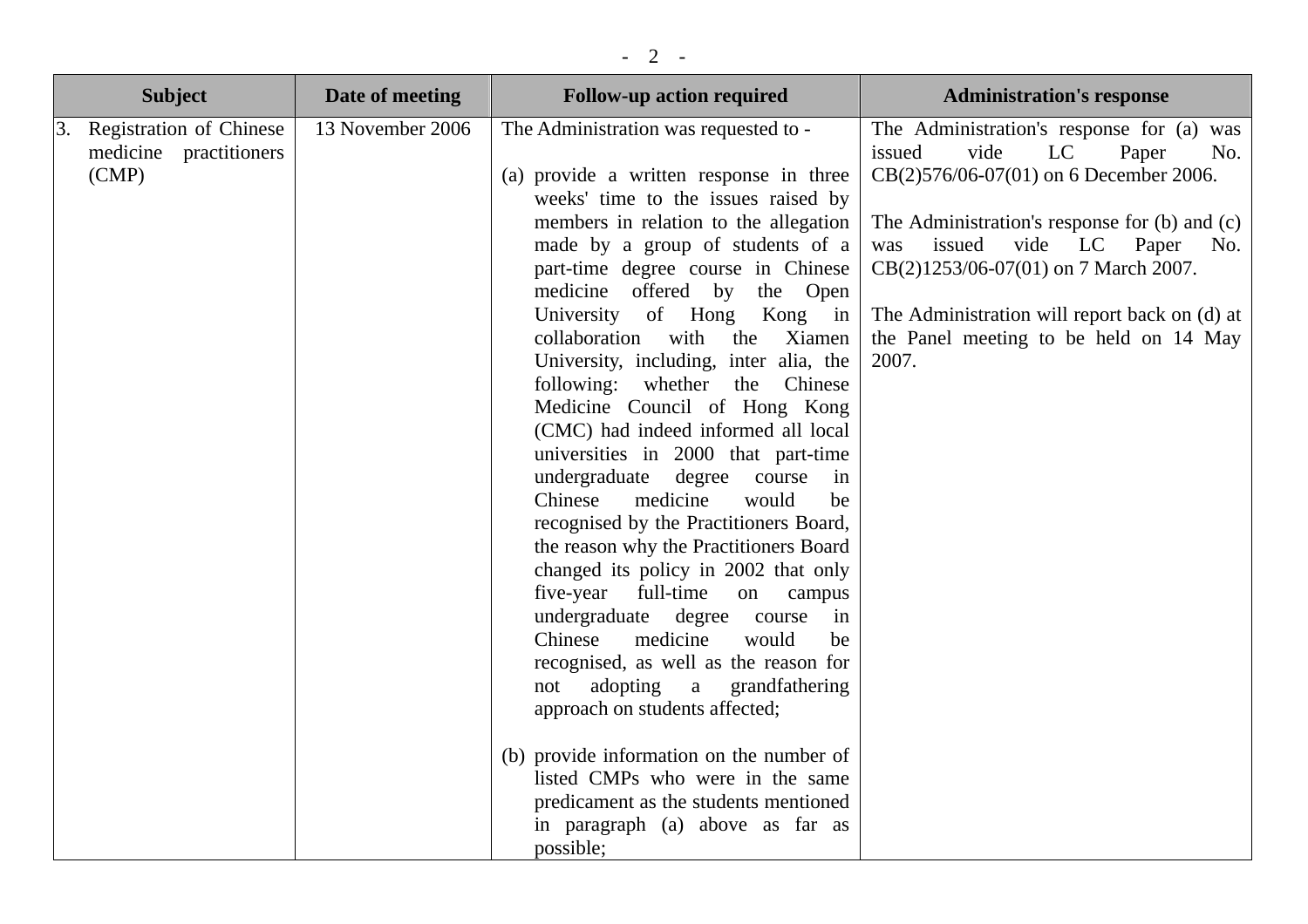| <b>Subject</b>                              | Date of meeting  | <b>Follow-up action required</b>                                                                                                                                                                                                                                                                                                                                                                                                                                                 | <b>Administration's response</b>                                                                        |
|---------------------------------------------|------------------|----------------------------------------------------------------------------------------------------------------------------------------------------------------------------------------------------------------------------------------------------------------------------------------------------------------------------------------------------------------------------------------------------------------------------------------------------------------------------------|---------------------------------------------------------------------------------------------------------|
|                                             |                  | (c) provide information about the number<br>of appeals lodged with the CMC<br>against the decisions<br>of<br>the<br>Practitioners Board and how these<br>appeals were finally resolved since the<br>implementation of the Chinese<br>Medicine Ordinance (Cap. 549); and<br>(d) revert to the Panel when it had<br>identified other viable means to assist<br>listed CMPs to become registered<br>CMPs<br>timetable<br>and<br>for<br>implementation.                              |                                                                                                         |
| Redevelopment of Yan<br>4.<br>Chai Hospital | 11 December 2006 | The Administration was requested to<br>provide a response in writing to the<br>followings before submitting its funding<br>proposal to the Finance Committee for<br>approval -<br>(a) to provide information on the total<br>estimated cost and completion time for<br>the proposed project;<br>(b) to provide information<br>on the<br>projected increase in the population of<br>the Kwai Tsing and Tsuen Wan<br>District upon the completion of the<br>redevelopment project; | The Administration's response was issued<br>vide LC Paper No. $CB(2)1494/06-07(01)$ on<br>3 April 2007. |

- 3 -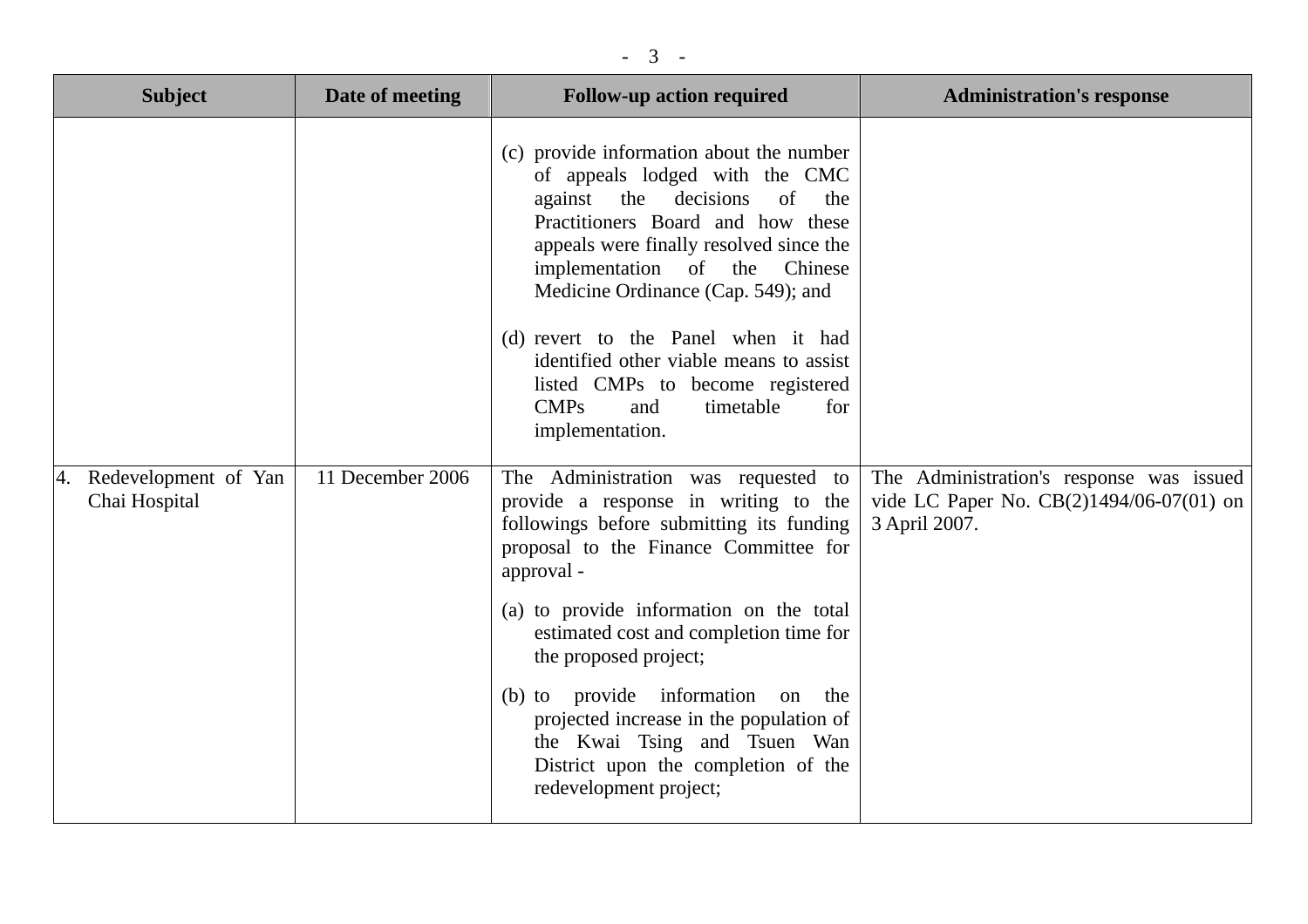## - 4 -

| <b>Subject</b> | Date of meeting | <b>Follow-up action required</b>                                                                                                                                                                                                                  | <b>Administration's response</b> |
|----------------|-----------------|---------------------------------------------------------------------------------------------------------------------------------------------------------------------------------------------------------------------------------------------------|----------------------------------|
|                |                 | (c) to provide information on whether the<br>proposed community health and<br>wellness centre in Yan Chai Hospital<br>would have the capacity to cope with<br>service demand upon its<br>the<br>completion, and if so, what such<br>capacity was; |                                  |
|                |                 | (d) to provide information on the total<br>gross floor area of the new community<br>health and wellness centre, as opposed<br>to that of the existing four hospital<br>blocks earmarked for development;                                          |                                  |
|                |                 | (e) to explore into the feasibility of<br>shortening the completion time for the<br>redevelopment project;                                                                                                                                        |                                  |
|                |                 | (f) to provide information on<br>the<br>utilisation rate of obstetrics<br>and<br>gynaecology service at the Princess<br>Margaret Hospital; and                                                                                                    |                                  |
|                |                 | (g) to convey members' suggestion about<br>introducing<br>obstetrics<br>and<br>gynaecology service at Yan Chai<br>Hospital to the Hospital Authority<br>(HA) for consideration.                                                                   |                                  |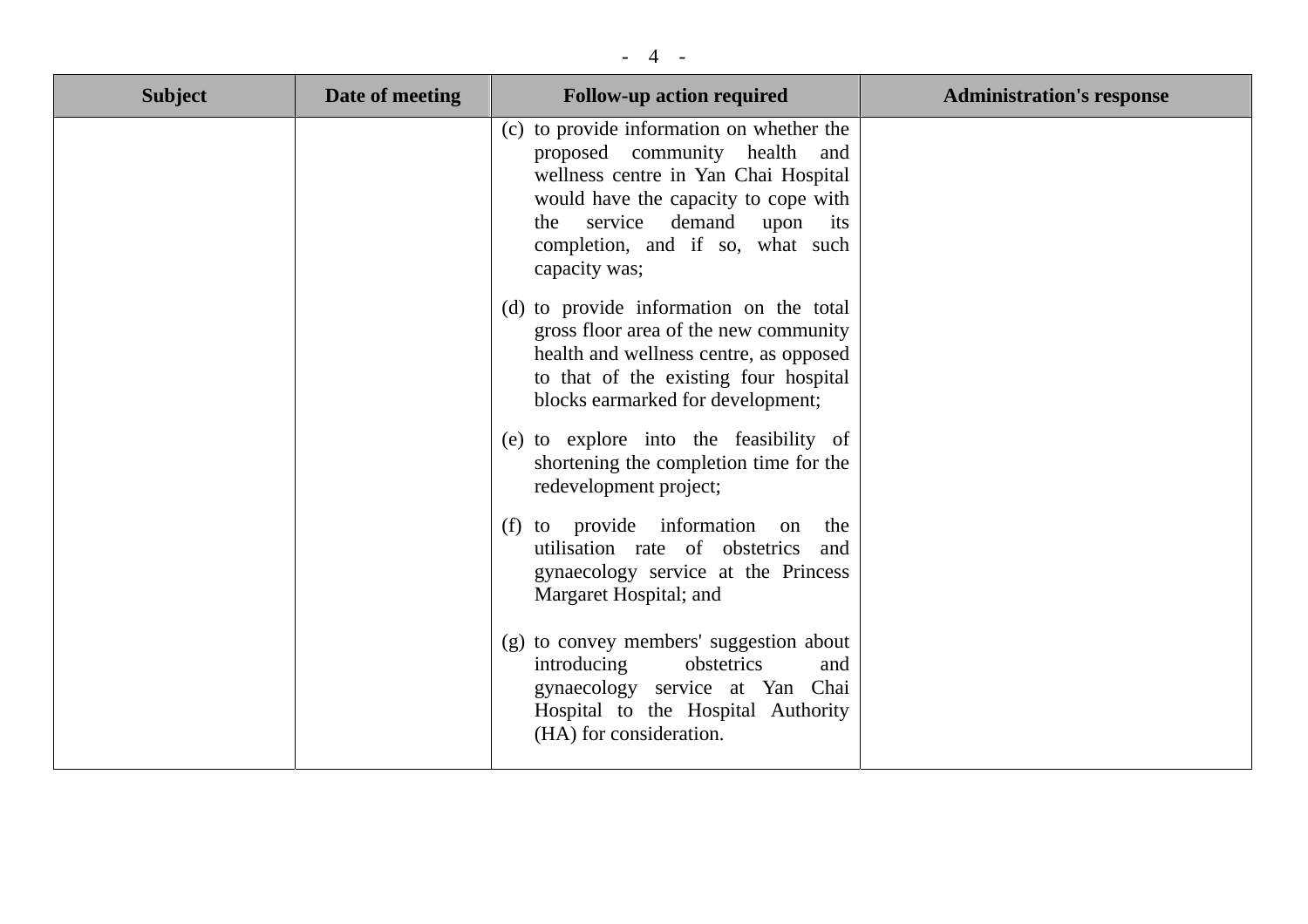| <b>Subject</b>                                                                                                                | Date of meeting | <b>Follow-up action required</b>                                                                                                                                                                                                                                                                                                                                                                                                                                                             | <b>Administration's response</b>                                                                                                                                                                                                         |
|-------------------------------------------------------------------------------------------------------------------------------|-----------------|----------------------------------------------------------------------------------------------------------------------------------------------------------------------------------------------------------------------------------------------------------------------------------------------------------------------------------------------------------------------------------------------------------------------------------------------------------------------------------------------|------------------------------------------------------------------------------------------------------------------------------------------------------------------------------------------------------------------------------------------|
| 5.<br>of<br>of<br>Impact<br>use<br>obstetric services<br>by<br>Mainland<br>women<br>on<br>of public<br>resources<br>hospitals | 8 January 2007  | Administration to provide<br>The<br>the<br>following information<br>requested<br>by<br>members -<br>(a) total number of births in Hong Kong<br>in the whole of 2006;<br>(b) Government's estimate on the fertility<br>rate in Hong Kong on the assumption<br>that local women would have three<br>children as advocated by Chief<br>Executive;<br>(c) operation of the companies offering<br>services to arrange for Mainland<br>pregnant women to come to Hong<br>Kong to give birth;       | The Administration's response to (a), (d) and<br>(f) was issued vide LC Paper No.<br>CB(2)833/06-07(01) on 10 January 2007,<br>and its response to $(b)$ , $(c)$ and $(e)$ vide LC<br>Paper No. CB(2)1601/06-07(01) on 17 April<br>2007. |
|                                                                                                                               |                 | (d) breakdown of the births by private and<br>public hospitals from 2001 to 2006;<br>(e) breakdown of the births by local and<br>Non-eligible women fathered by Hong<br>Kong and non-Hong Kong residents in<br>each public hospital from 2001 to<br>2006;<br>(f) behaviour of Mainland<br>pregnant<br>women using the obstetric services of<br>public hospitals as revealed by the<br>review mentioned in paragraph 12 of<br>the Administration's paper (LC Paper<br>No. CB(2)761/06-07(03). |                                                                                                                                                                                                                                          |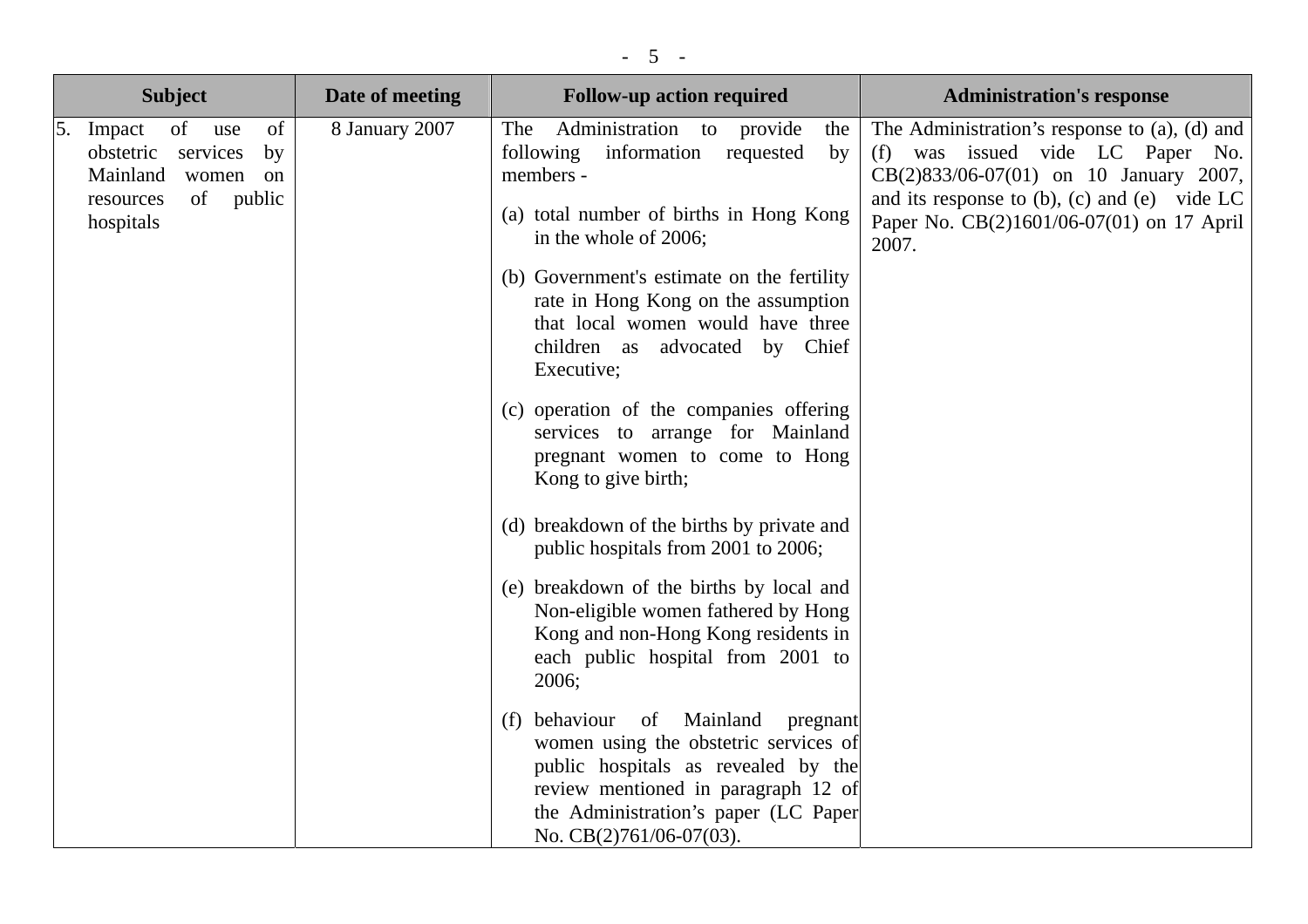| <b>Subject</b>                                                                         | Date of meeting | <b>Follow-up action required</b>                                                                                                                                                                                                                                                                                                                                                                                                                                                                                                                                                                                                                                                                                                                                                                                                                                      | <b>Administration's response</b>                                                                                                                            |
|----------------------------------------------------------------------------------------|-----------------|-----------------------------------------------------------------------------------------------------------------------------------------------------------------------------------------------------------------------------------------------------------------------------------------------------------------------------------------------------------------------------------------------------------------------------------------------------------------------------------------------------------------------------------------------------------------------------------------------------------------------------------------------------------------------------------------------------------------------------------------------------------------------------------------------------------------------------------------------------------------------|-------------------------------------------------------------------------------------------------------------------------------------------------------------|
| of<br>6. Redevelopment<br>Caritas Medical Centre<br>(CMC), Phase 2                     | 8 January 2007  | The Administration was requested<br>to<br>provide the following information before<br>submitting its funding proposal to the<br>Finance Committee for approval -<br>(a) whether, and if so, how the proposed<br>project could cope with the increase in<br>service demand from the growing<br>population in the Sham Shui Po<br>district;<br>(b) what was the delineation of role and<br>service provision of hospitals among<br>the Kowloon West cluster to which<br>CMC belonged upon the completion<br>of the proposed project; and<br>(c) what was the additional manpower<br>required for the redeveloped CMC.<br>The Administration was also requested to<br>arrange a site visit to both the Wai Yee<br>Block of CMC and the adjacent Lok Yan<br>School to facilitate members in gaining<br>first-hand information on the condition of<br>these two buildings. | The Administration's response was issued<br>vide LC Paper No. CB(2)1483/06-07(03) on<br>3 April 2007.<br>The visit to the CMC was made on 13 March<br>2007. |
| 7. Mode of supply of<br>self-financed item (SFI)<br>in<br>public<br>drugs<br>hospitals | 23 January 2007 | The Administration was requested to<br>provide the latest information on the<br>percentage of SFI drugs prescribed by HA<br>doctors to public patients.                                                                                                                                                                                                                                                                                                                                                                                                                                                                                                                                                                                                                                                                                                               | The Administration will provide a response in<br>due course.                                                                                                |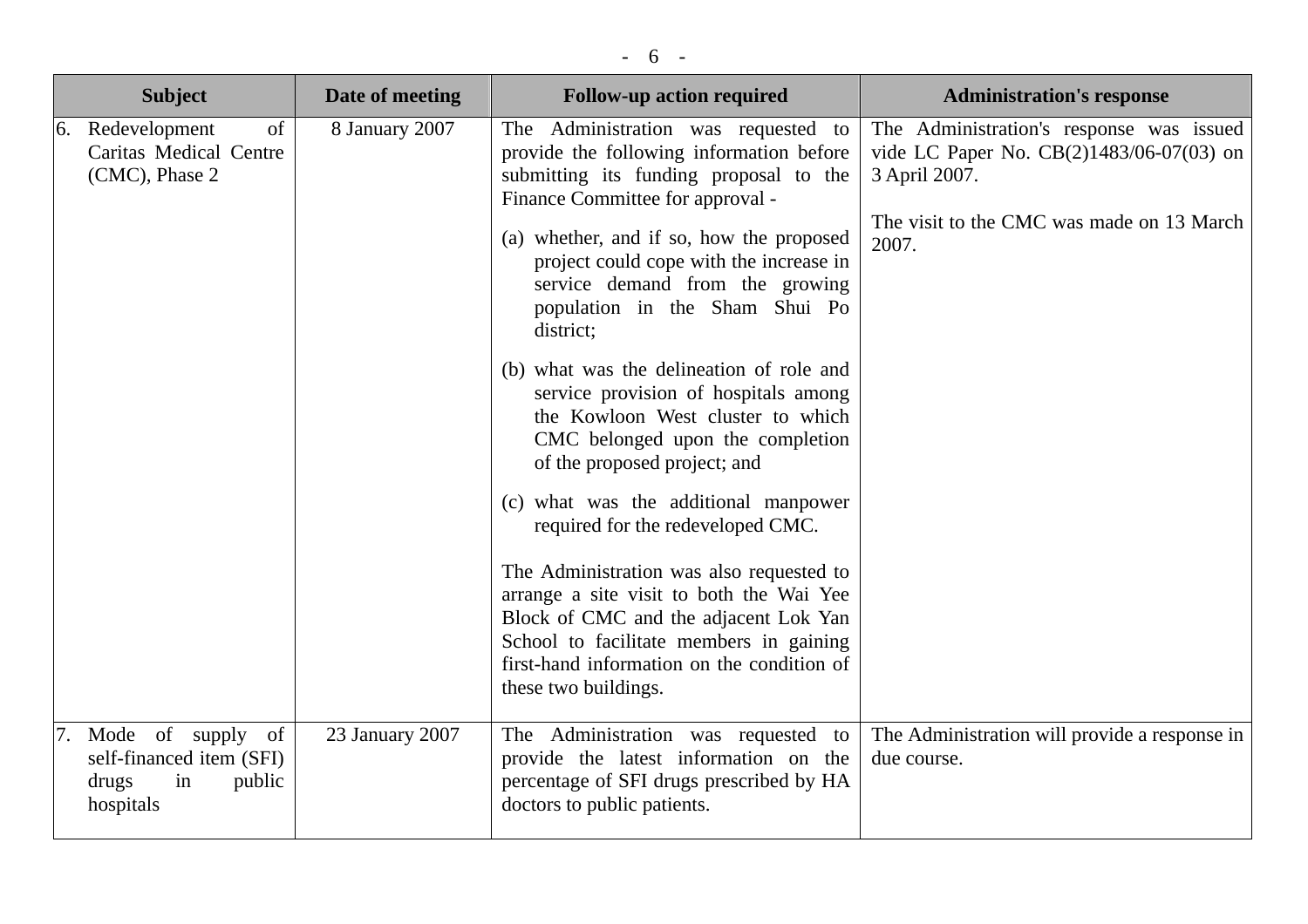| <b>Subject</b>                                                                               | Date of meeting  | <b>Follow-up action required</b>                                                                                                                                                                                                                                                                                                                                                                                                                                                                                                                                                                                                                             | <b>Administration's response</b>                                                     |
|----------------------------------------------------------------------------------------------|------------------|--------------------------------------------------------------------------------------------------------------------------------------------------------------------------------------------------------------------------------------------------------------------------------------------------------------------------------------------------------------------------------------------------------------------------------------------------------------------------------------------------------------------------------------------------------------------------------------------------------------------------------------------------------------|--------------------------------------------------------------------------------------|
| 8. Review<br>of<br>the<br>Quarantine<br>and<br>Prevention of Disease<br>Ordinance (Cap. 141) | 12 February 2007 | The Administration was requested to<br>advise members in due course which<br>infections diseases would be added to the<br>list of notifiable diseases.                                                                                                                                                                                                                                                                                                                                                                                                                                                                                                       | The Administration will provide a written<br>response in due course.                 |
| 9. Prevention and control<br>of HIV/AIDS                                                     | 12 March 2007    | The Administration was requested to<br>provide a response in writing to the<br>following -<br>(a) breakdown<br>of<br>the<br>programmes/projects supported by the<br>AIDS Trust Fund (ATF) by type and<br>amount involved in each of the past<br>five years;<br>(b) amount of funding for ATF for use in<br>the coming five years, as well as the<br>types of programmes/projects which<br>ATF intended to fund and the<br>percentage concerned;<br>(c) including AIDS patients, people who<br>were HIV positive and frontline AIDS<br>workers on the Advisory Council on<br>AIDS; and<br>(d) providing free HIV testing service to<br>non-local sex workers. | The Administration will provide a written<br>response in the second quarter of 2007. |
| 10. Regulation of "Health<br>Maintenance<br>Organisations"                                   | 12 March 2007    | The Administration was requested to<br>provide comments<br>received by<br>the<br>Government's Working Group on the<br>medical director concept.                                                                                                                                                                                                                                                                                                                                                                                                                                                                                                              | The Administration will report back to the<br>Panel in June 2007.                    |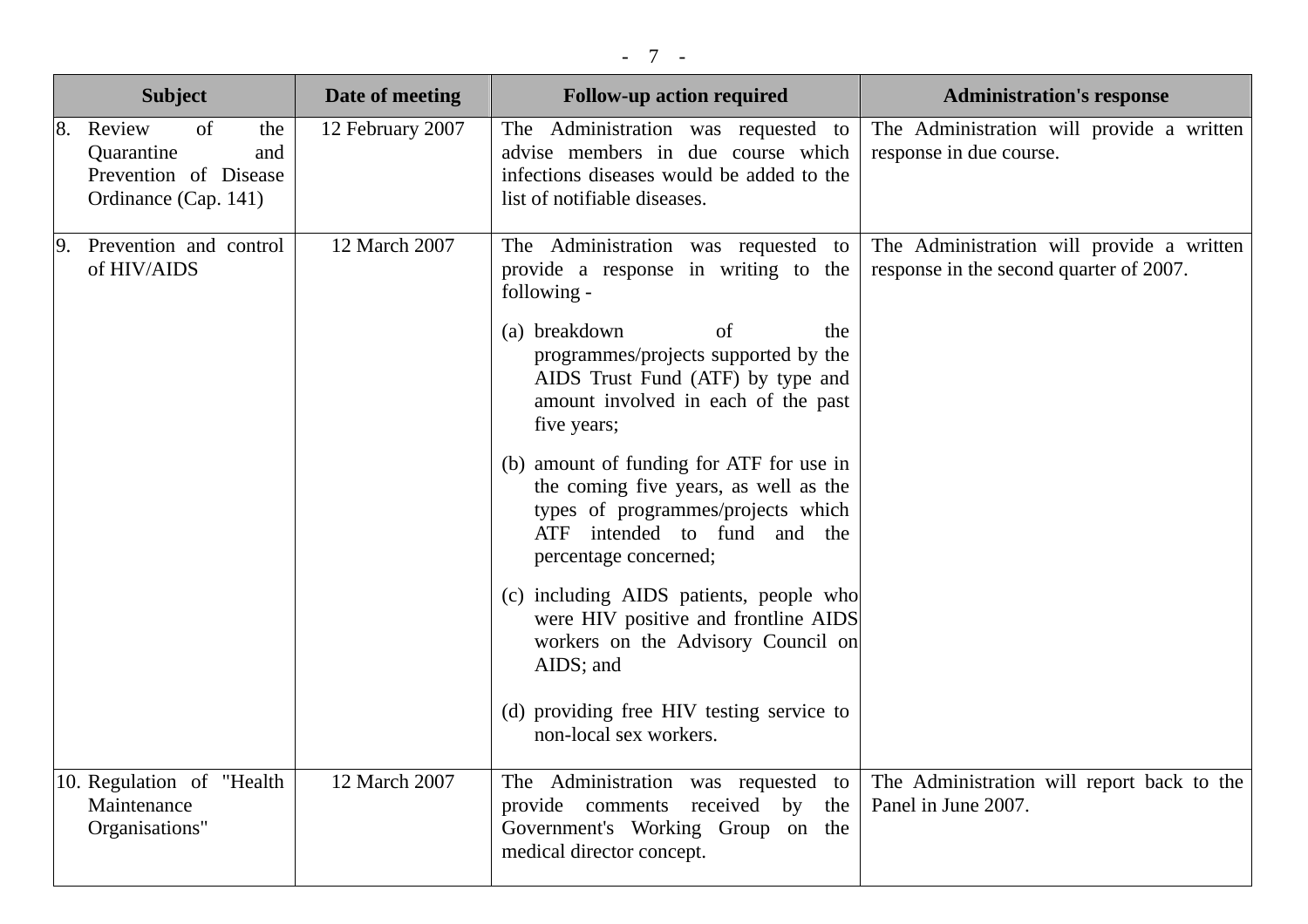| <b>Subject</b>                                                                         | Date of meeting | <b>Follow-up action required</b>                                                                                                                                                                                                                                                                                                                                                                                                                                                                                                                                                                                                                              | <b>Administration's response</b>                                                                      |
|----------------------------------------------------------------------------------------|-----------------|---------------------------------------------------------------------------------------------------------------------------------------------------------------------------------------------------------------------------------------------------------------------------------------------------------------------------------------------------------------------------------------------------------------------------------------------------------------------------------------------------------------------------------------------------------------------------------------------------------------------------------------------------------------|-------------------------------------------------------------------------------------------------------|
| 11. Rationalisation<br>of<br>public hospital services                                  | 2 April 2007    | The Administration was requested<br>to<br>provide the following information -<br>(a) bed-to-population ratio; health care<br>professional-to-population<br>ratio;<br>funding allocation for 2007-2008;<br>utilisation rates of various hospital<br>services and their associated median<br>waiting time; and types and capacities<br>of ambulatory and community care<br>services provided to day patients, in<br>each of the seven hospital clusters;<br>(b) re-organisation of services undertaken<br>in the past and its impact, if any, on<br>the districts served; and<br>(c) cross-cluster utilisation of hospital<br>services in the past three years. | The Administration will provide a written<br>response in due course.                                  |
| 12. Private patient services<br>at public hospitals and<br>fee-sharing<br>arrangements | 2 April 2007    | The Administration/HA was requested to<br>discuss with the two universities with<br>medical faculties on ways to ensure that<br>private patient fees received by the two<br>universities were<br>properly recorded,<br>charged and audited for incorporating into<br>HA's billing system and revert to the<br>Panel. The Administration /HA agreed to<br>report the results of HA's review of the<br>billing system to the Panel when they<br>became available in about three months'<br>time.                                                                                                                                                                | The Administration will report back to the<br>Panel when the results of HA's review are<br>available. |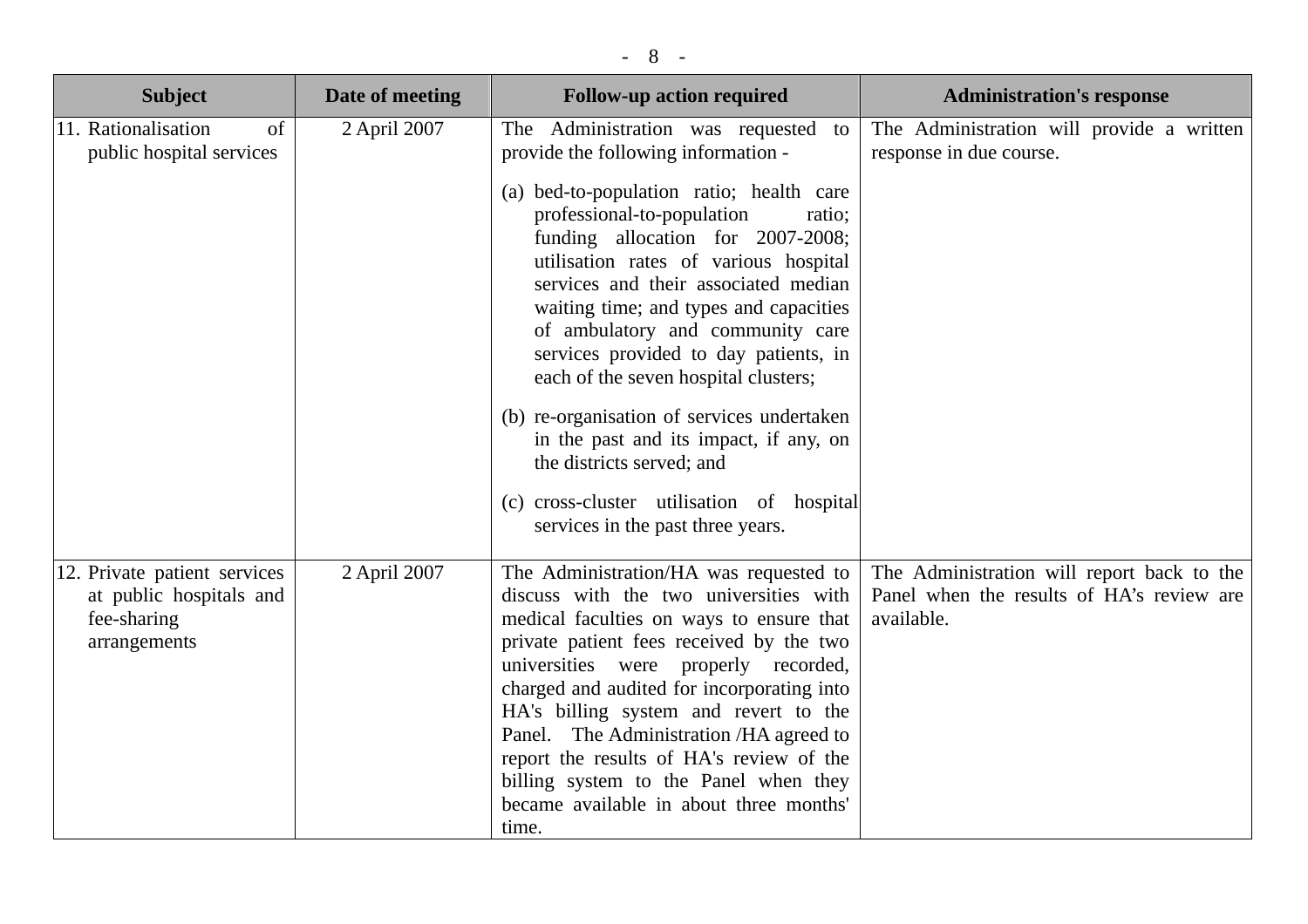| <b>Subject</b>                        | Date of meeting | <b>Follow-up action required</b>                                                                                                                                                | <b>Administration's response</b>                                  |
|---------------------------------------|-----------------|---------------------------------------------------------------------------------------------------------------------------------------------------------------------------------|-------------------------------------------------------------------|
| 13. Mortuaries in public<br>hospitals | 16 April 2007   | The Administration was requested to<br>provide a response in writing to the<br>following -                                                                                      | The Administration will report back to the<br>Panel in June 2007. |
|                                       |                 | (a) number and percentage of mortuary<br>compartments containing two bodies<br>in each public hospital concerned;                                                               |                                                                   |
|                                       |                 | (b) projected demand for capacity of<br>mortuaries in public hospitals in the<br>coming 10-15 years;                                                                            |                                                                   |
|                                       |                 | (c) interim contingency measures to tackle<br>the problem of inadequate capacity of<br>mortuaries in public hospitals such as<br>building temporary mortuary facilities;<br>and |                                                                   |
|                                       |                 | (d) long-term measures to tackle the root<br>of the problem and timetable for<br>implementing such.                                                                             |                                                                   |